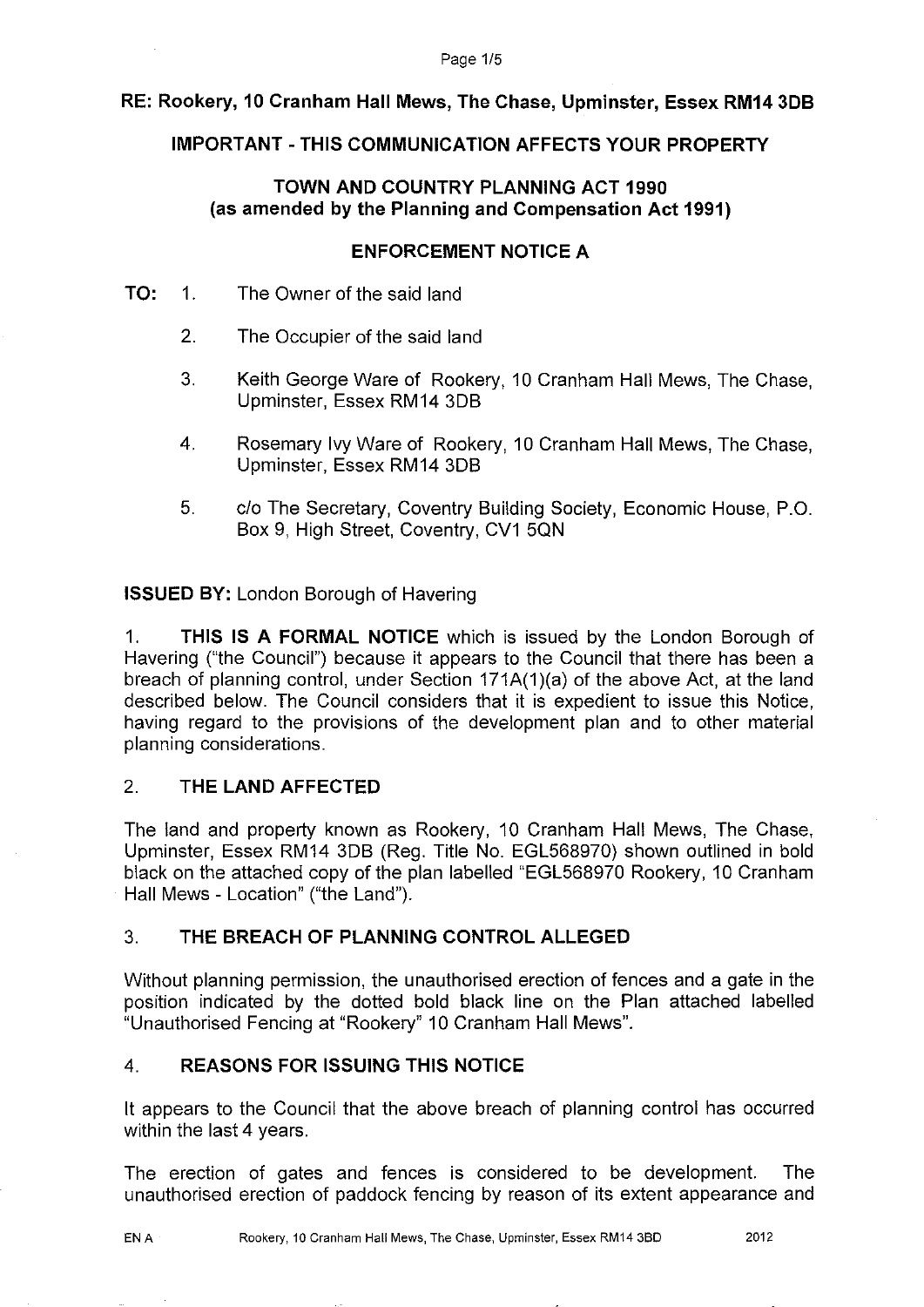siting would appear to be materially harmful to the special character and appearance of the Cranham Conservation Area contrary to Policy DC68, Development Control Policies and Development Plan Documents ("DPD") of the Local Development Framework ("LDF") with its associated "Article 4 Direction" (the Town and Country Planning (General Permitted Development) Order 1995) which removes within the Cranham Conservation Area, usual permitted development rights with regard to erecting gates, walls, fences or other means of enclosure.

The subdivision of the land into small plots results in encroachment into the countryside and is therefore considered to be inappropriate development in the Metropolitan Green Belt. No very special circumstances have been identified in this case and it is contrary to Policy DC45 of the LDF Development Control Policies, DPD and the provisions of guidance PPG2.

The Council do not consider that planning permission should be given because conditions would not overcome clear policy-led objections to the development.

In making its decision to issue this Notice the Council considered that the relevant policies are: policies DC22, DC45, DC47, DC61 and DC68 of the LDF Development Control Policies DPD; the Cranham Conservation Area Character Appraisal and Management proposals London Plan Policies 7.8 and 7.16; guidance PPS5 planning for historic environment, PPG2 Green Belts and the Cranham Conservation Area Article4 Direction.

#### 5. **WHAT YOU ARE REQUIRED TO DO**

(i) Remove from the Land all fencing, gates or other means of enclosure other than those fences which have planning approval under planning reference P0779.10

Time for compliance: Two months from the effective date of this notice.

(ii) Remove from the Land any machinery, building materials, rubble, scrap or waste associated with the unauthorised fencing or arising from compliance with requirement (i) above and restore the Land to its condition before the breach occurred.

Time for compliance: Two months from the effective date of this notice.

## 6. **WHEN THIS NOTICE TAKES EFFECT**

This Notice takes effect on 18<sup>th</sup> April 2012, unless an appeal is made against it beforehand.

Dated: 15<sup>th</sup> March 2012

Signed:

Authorised Officer on behalf of the London Berough of Havering Town Hall, Main Road, Romford RM1 3BD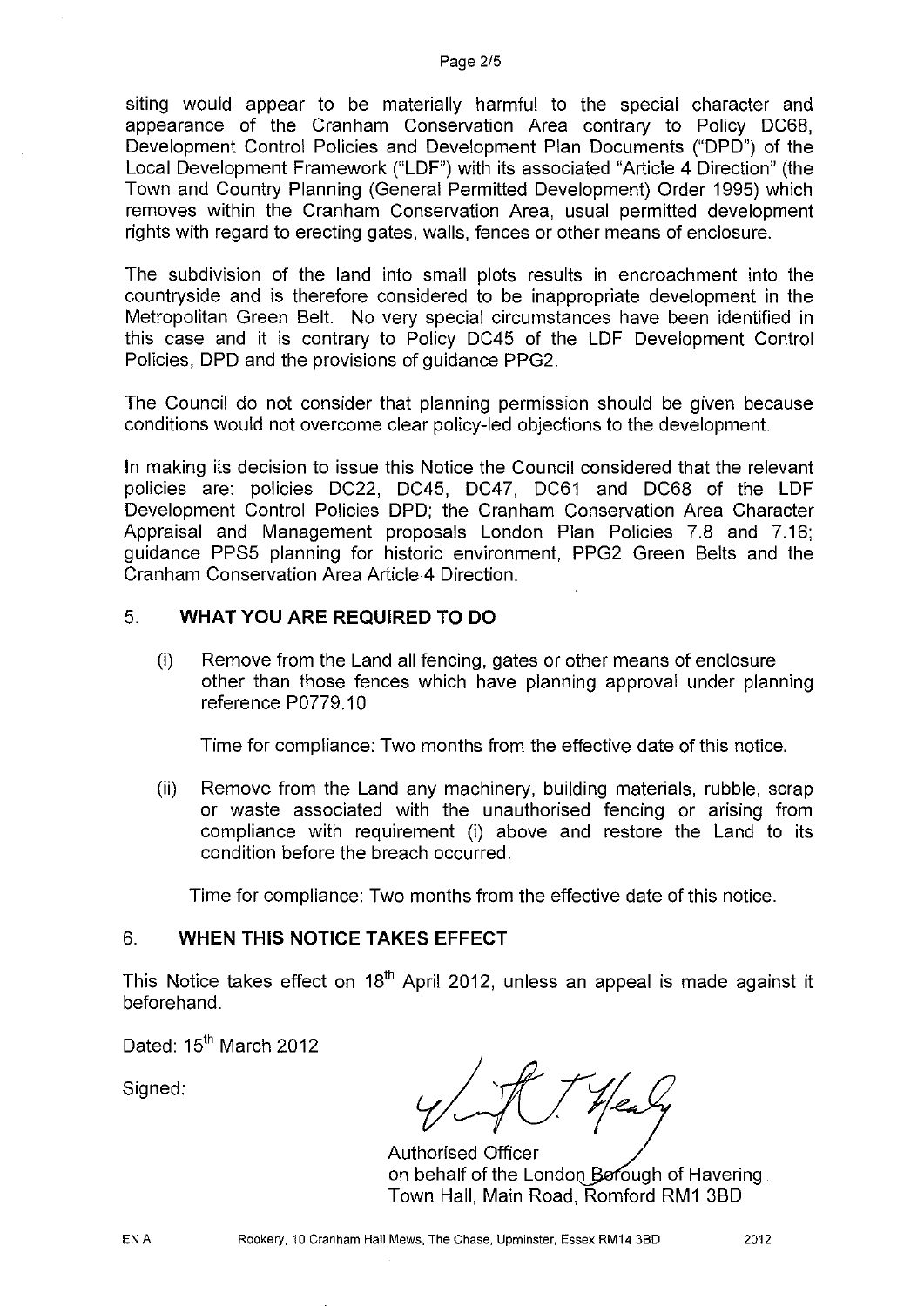## **YOUR RIGHT OF APPEAL**

You can appeal against this Enforcement Notice to the Secretary of State by 18<sup>th</sup> April 2012. Further details are given in the attached explanatory note.

#### **WHAT HAPPENS IF YOU DO NOT APPEAL**

If you do not appeal against this Enforcement Notice, it will take effect on  $18<sup>th</sup>$  April 2012 and you must then ensure that the required steps for complying with it, for which you may be held responsible, are taken within the period specified in the Notice.

**FAILURE TO COMPLY WITH AN ENFORCEMENT NOTICE WHICH HAS TAKEN EFFECT CAN RESULT IN PROSECUTION AND/OR REMEDIAL ACTION BY THE COUNCIL.**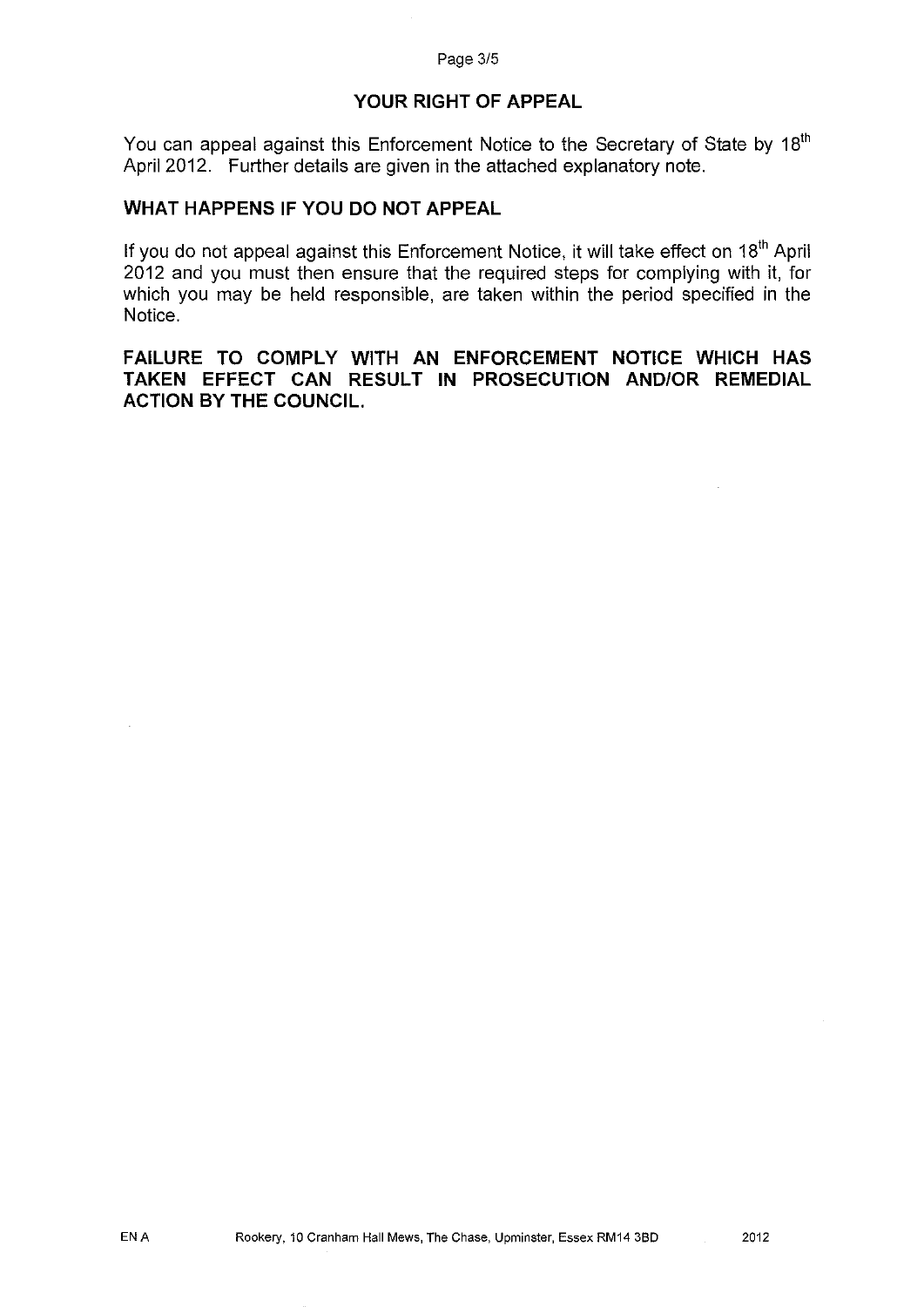#### Page 4/5

## **EXPLANATORY NOTES**

#### **STATUTORY PROVISIONS**

A summary of Sections 171A, 171B and 172 to 177 of the Town and Country Planning Act 1990 (as amended) is enclosed with this Notice.

## **YOUR RIGHT OF APPEAL**

You can appeal against this Notice, but any appeal must be in writing and received, or posted (with the postage paid and properly addressed) in time to be received in the ordinary course of the post, by the Secretary of State before 18<sup>th</sup> April 2012.

If you intend to appeal against this Notice you should follow the instructions given on the information sheet from the Planning Inspectorate which accompanies this Notice. You should also send the Secretary of State a copy of the Notice.

#### **GROUNDS OF APPEAL**

The grounds of appeal are set out in Section 174 of the Town and Country Planning Act 1990 (as amended) you may appeal on one or more of the following grounds:-

- (a) that, in respect of any breach of planning control which may be constituted by the matters stated in the Notice, planning permission ought to be granted, as the case may be, the condition or limitation concerned ought to be discharged;
- (b) that those matters have not occurred;
- (c) that those matters (if they occurred) do not constitute a breach of planning control;
- (d) that, at the date when the notice was issued, no enforcement action could be taken in respect of any breach of planning control which may be constituted by those matters;
- (e) that copies of the Enforcement Notice were not served as required by section 172;
- (f) that steps required by the notice to be taken, or the activities required by the notice to cease, exceed what is necessary to remedy any breach of planning control which may be constituted by those matters or, as the case may be, to remedy any injury to amenity which has been caused by any such breach;
- (g) that any period specified in the notice in accordance with section 173(9) falls short of what should reasonably be allowed.

Not all these grounds may be relevant to you.

#### **PLANNING APPLICATION FEE**

Should you wish to appeal on Ground (a) - that planning permission should be granted for the unauthorised development - then a fee of £170.00 is payable both to the Secretary of State and to the Council making the total fees payable £340.00.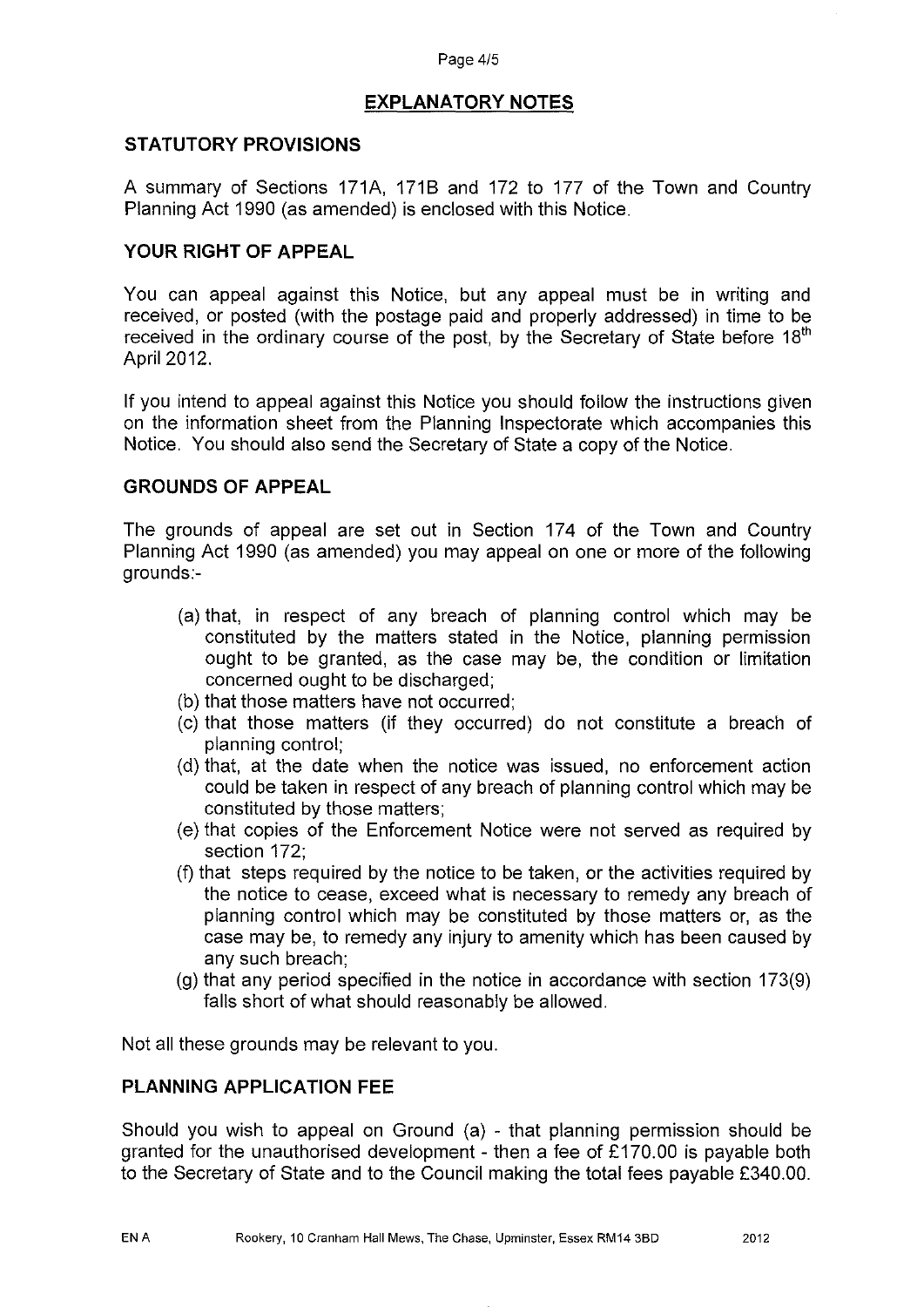Contact the Council with regard to payment. If the fees are not paid then that ground of appeal will not be valid.

#### **STATEMENT ON GROUNDS OF APPEAL**

You must submit to the Secretary of State, either when giving notice of appeal or **within 14 days** from the date on which the Secretary of State sends you a notice so requiring you, a statement in writing specifying the grounds on which you are appealing against the enforcement notice and stating briefly the facts on which you propose to rely in support of each of those grounds.

#### **RECIPIENTS OF THE ENFORCEMENT NOTICE**

The names and addresses of all the persons on whom the Enforcement Notice has been served are:

- 1. The Owner of the said land
- 2. The Occupier of the said land
- 3. Keith George Ware of Rookery, 10 Cranham Hall Mews, The Chase, Upminster, Essex RM14 3DB
- 4. Rosemary Ivy Ware of Rookery, 10 Cranham Hall Mews, The Chase, Upminster, Essex RM14 3DB
- 5. clo The Secretary, Coventry Building Society, Economic House, P.O. Box 9, High Street, Coventry, CV1 5QN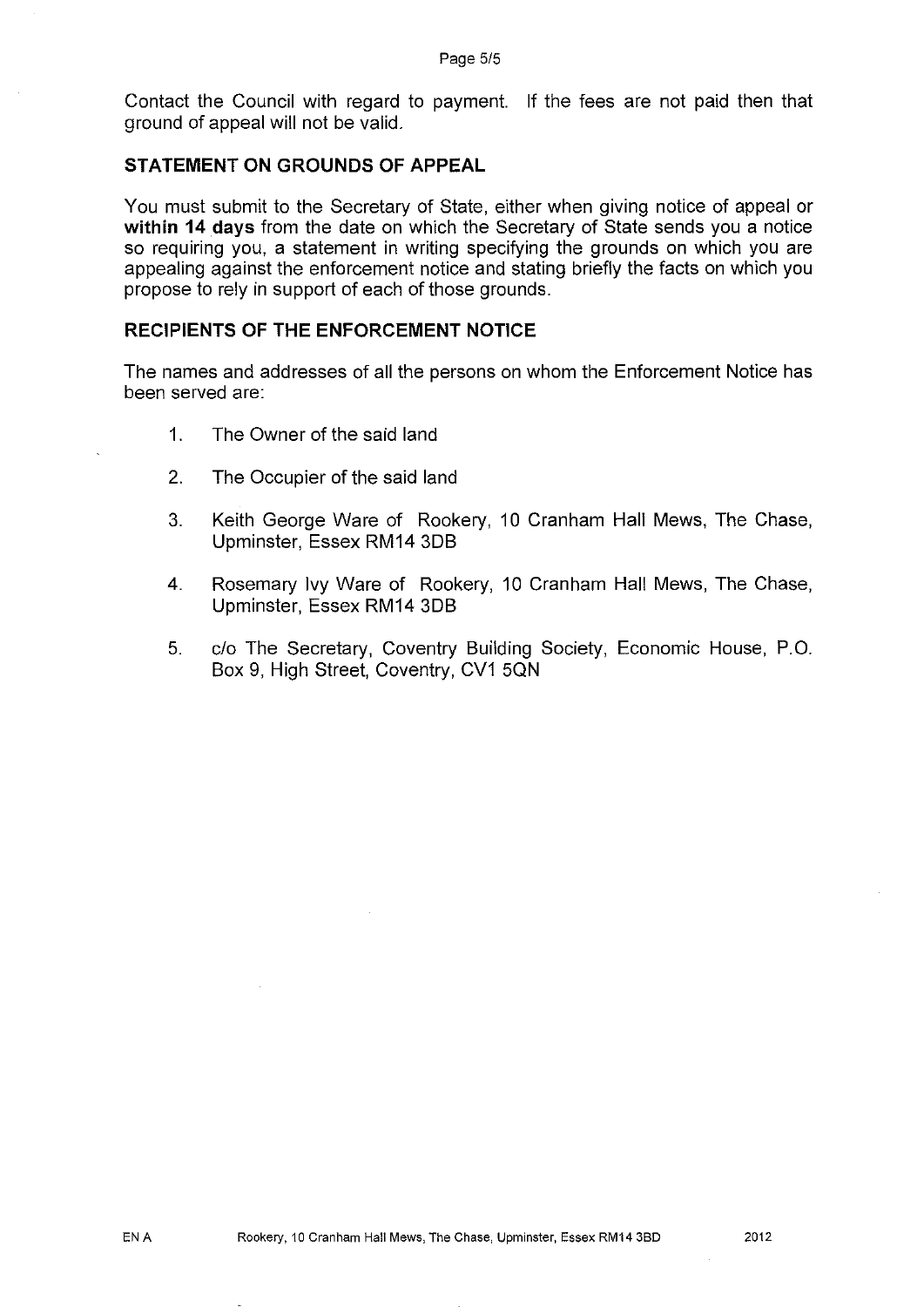